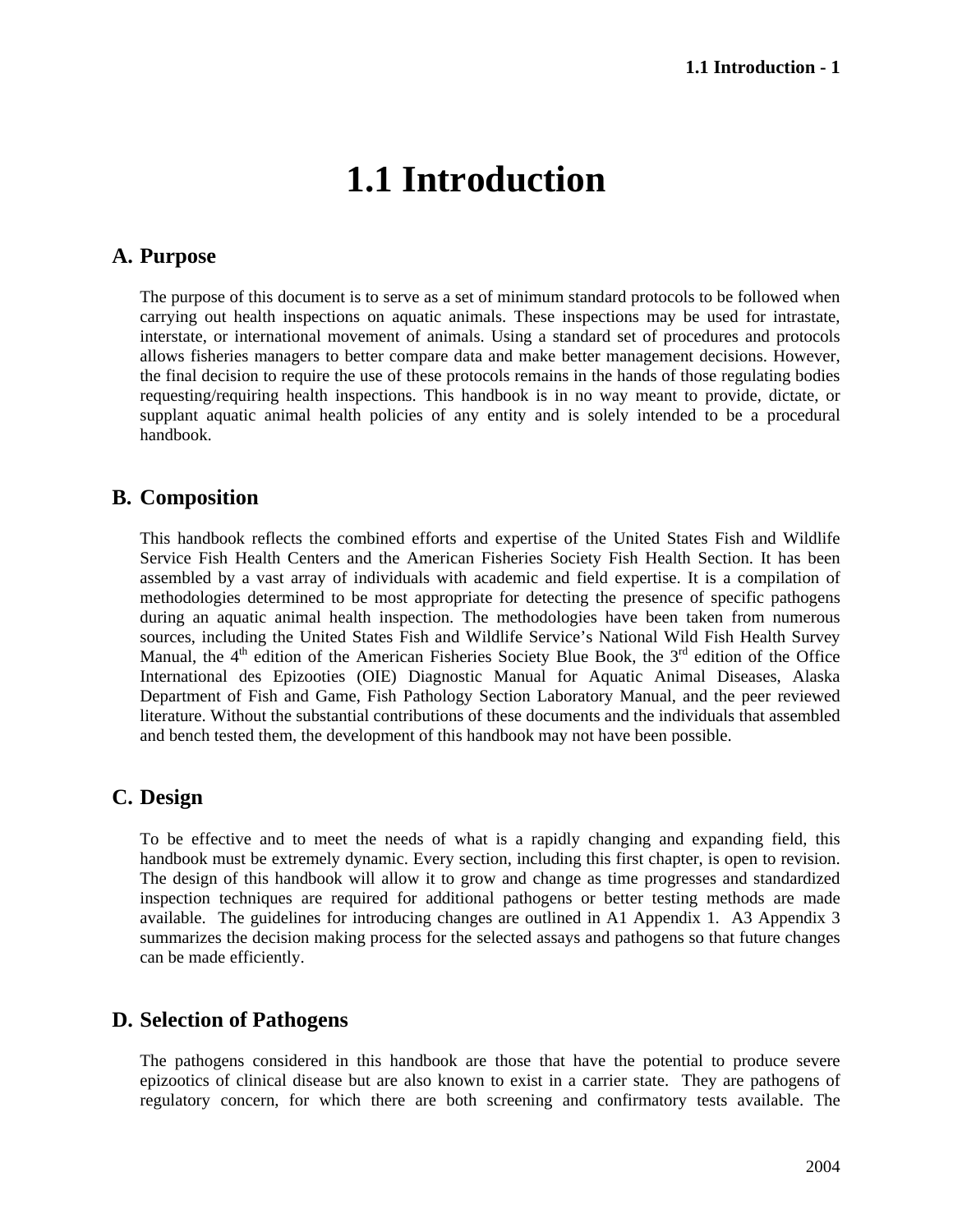methodologies described herein are effective for the detection and identification of each pathogen in the absence of clinical signs.

#### **E. Selection Of Methodologies**

The appropriateness of methodologies was determined based not only on performance characteristics (sensitivity, specificity, repeatability, and reproducibility) but also on the appropriateness in a given species or population, scientific acceptance and citable reference materials, cost, availability of reagents, availability of technology, time necessary to process samples and time required before a report can be issued, sample type and its viability, manpower requirements, number of samples to be done, the existence of reference standards, and safety.

The assays specified in this handbook are of two types. Generally, the screening method is one with a proven track record for isolation of a fish pathogen or, less commonly, for direct observation of a causative agent or detection of a component of a fish pathogen. In many cases (e.g. cell culture isolation of fish viruses), these were the first methods developed for this purpose. Although many of these assays have been used for sufficient periods of time to engender confidence in their utility, few if any of the screening methods have been subjected to the formal validation process outlined by the OIE (see "Validity of Chosen Methodologies"). Typically, this is because for many years, few competing assays were available for the purpose; however, there remains a need for the validation process to be applied to these screening tests. Nevertheless, specifying a single screening method ensures that the sensitivity of the assay used to detect a pathogen, while not know with precision, is relatively uniform wherever the assay is applied.

The second type of assay is a confirmatory, test used to verify the identity of a suspect agent. These assays are also in need of formal validation, but are used here only to accurately identify an agent isolated in culture or identified visually, with less regard as to their absolute level of sensitivity. Various assays may be appropriate as confirmatory tests if the specificity of each assay is high. Knowledge of the sensitivity of a confirmatory test becomes of increased importance when the assay is used to confirm a screening test that does not propagate the pathogen in culture. An example is the use of a DNA-based test (e.g. PCR) to confirm a serological test (e.g. FAT). In this case, both assays detect proxies for the actual agent. Better information on the sensitivity, specificity, repeatability and reproducibility of these assays would allow fish health workers to choose optimal combinations of such proxy assays.

## **F. Validity of Chosen Methodologies**

Validation is the evaluation of a process to determine its fitness for a particular use. For diagnostic assays, this generally involves measuring the ability of a certain test to accurately predict the infection status of an animal from which a sample was obtained. Naturally, many factors affect the ability of any assay to achieve absolute predictive power. In recent years, the development of assays based upon molecular approaches and the increased attention paid to issues of quality assurance have led to concerns about the relative performance of various diagnostic assays for fish diseases.

The principles involved in validation of diagnostic assays for infectious diseases are included as a chapter in the Diagnostic Manual for Aquatic Animal Diseases published by the Office International des Epizooties (OIE) in Paris, France. This material is available on the web (www.oie.int) and in hard copy from the OIE. In addition to presenting the principles involved, the OIE lists five stages for